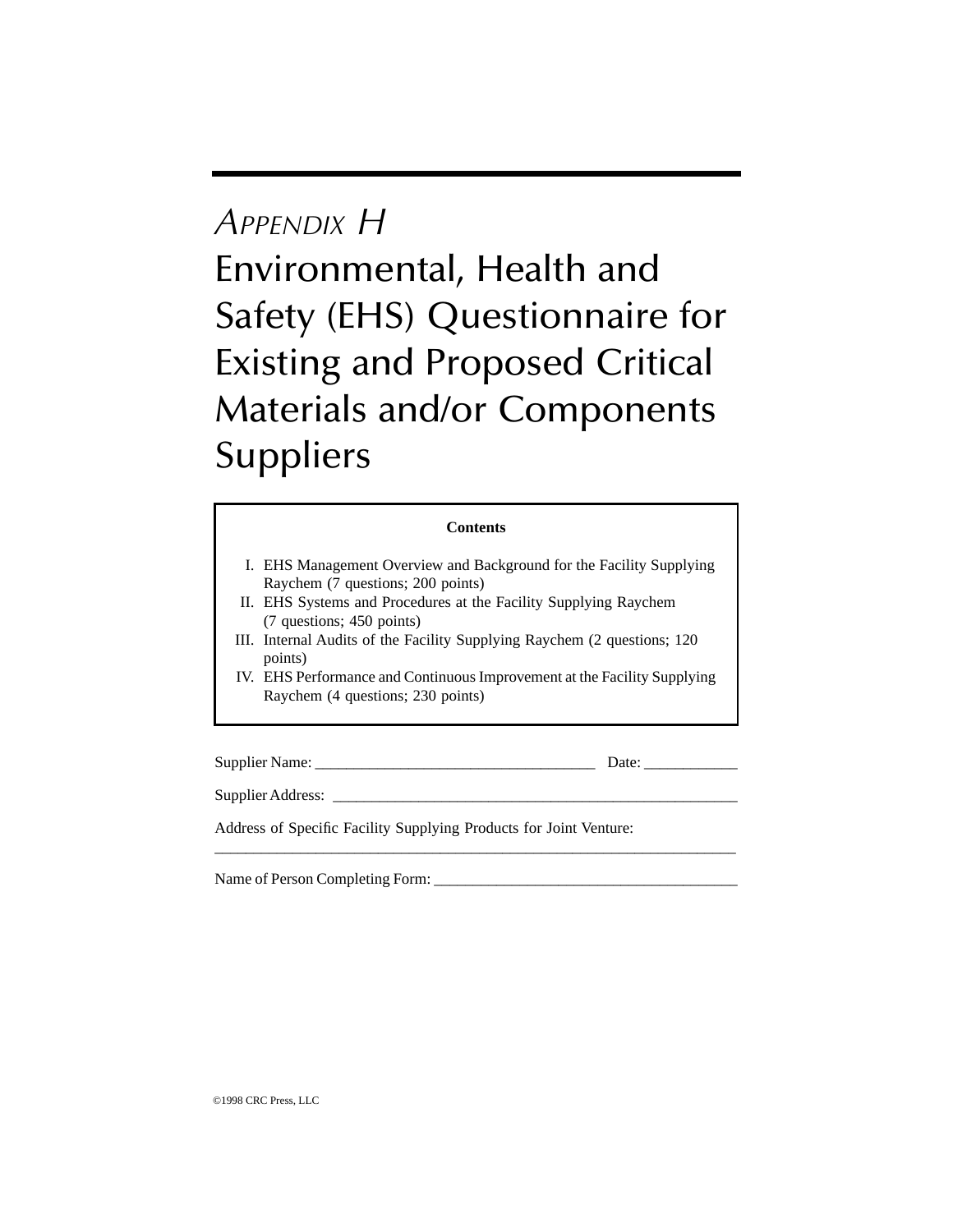Please answer the following questions for the specific facility responsible for supplying Raychem. Check appropriate boxes. Attach additional comments or information as necessary. Please write N/A (Not Applicable) in the margin when the subject will never apply at this location. Write a question mark (?) in the margin if you do not know the answer.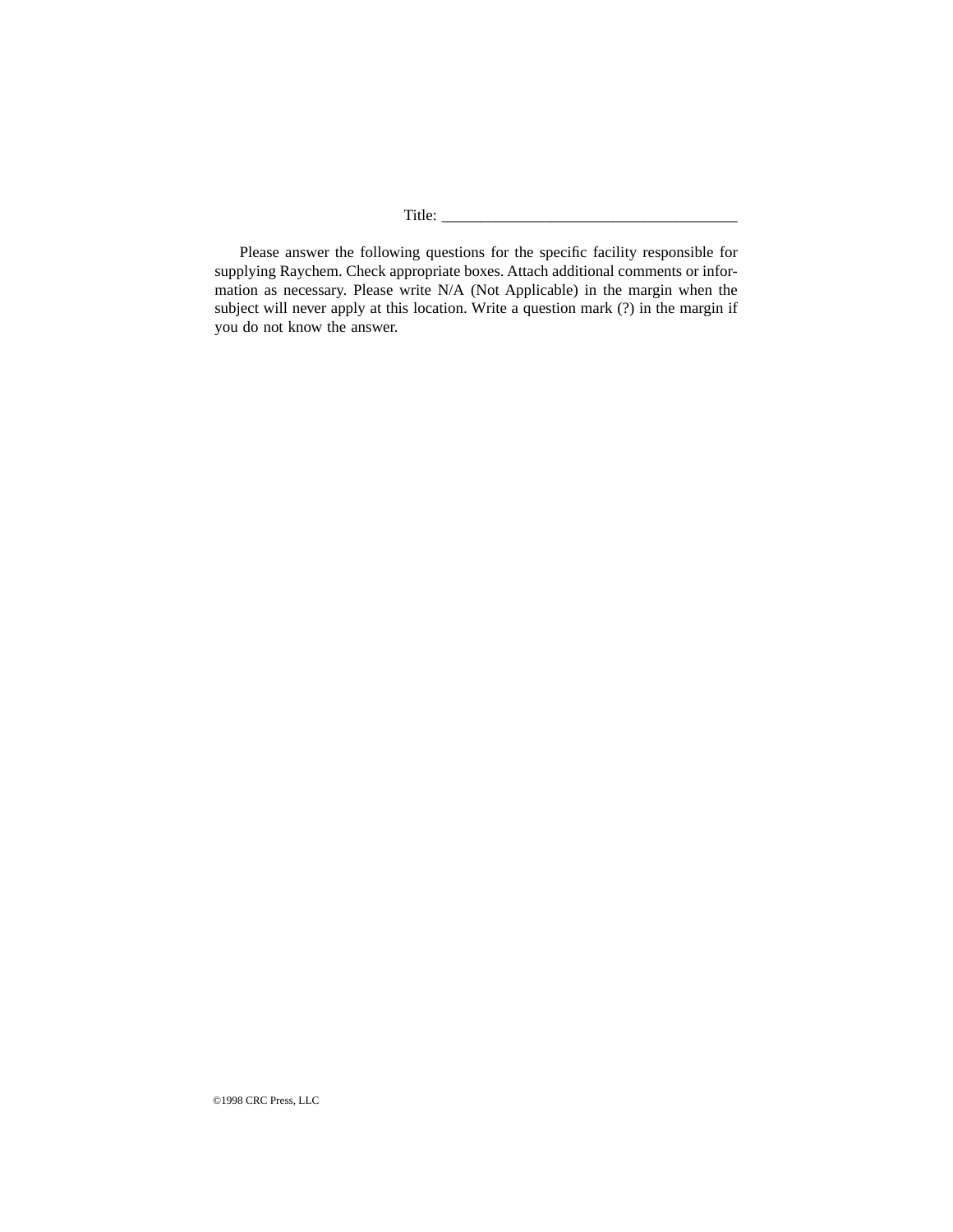| I. EHS Management Overview & Background for the Facility Supplying Raychem |                                                                                                                                                                    | Yes    | No     | Pts.* |
|----------------------------------------------------------------------------|--------------------------------------------------------------------------------------------------------------------------------------------------------------------|--------|--------|-------|
| 1.                                                                         | Does the facility have a written EHS Policy Statement?<br>(XO-20) If yes, does the policy specifically call for:                                                   | ❏      | ❏      |       |
| a.                                                                         | compliance with EHS regulations? (XO-10)                                                                                                                           | o      | ◘      |       |
| b.                                                                         | continuous improvement? (XO-10)                                                                                                                                    | ❏      | ❏      |       |
| c.                                                                         | product stewardship? (XO-10)                                                                                                                                       | $\Box$ | ◘      |       |
| Please attach a copy.                                                      |                                                                                                                                                                    |        |        |       |
| 2a.                                                                        | Is a management representative assigned responsibility for facilitating                                                                                            | $\Box$ | $\Box$ |       |
|                                                                            | compliance with EHS regulations? (XO-20) If yes, please give name, title                                                                                           |        |        |       |
| and phone no.:                                                             |                                                                                                                                                                    |        |        |       |
| b.                                                                         | Has management established a site EHS committee? (XO-30)                                                                                                           | ❏      | ❏      |       |
|                                                                            | If yes, please attach a copy of its charter or mission statement.                                                                                                  |        |        |       |
| 3.                                                                         | Have long term EHS goals been established for the facility? (XO-20)                                                                                                | ❏      | ❏      |       |
|                                                                            |                                                                                                                                                                    |        |        |       |
| 4.                                                                         | Are quantitative annual EHS objectives established at various levels of your                                                                                       | $\Box$ | ❏      |       |
|                                                                            | organization at the facility (e.g., reduction targets for waste disposal, air emissions,                                                                           |        |        |       |
|                                                                            | water discharges, accidents or incidents)? (XO-30)                                                                                                                 |        |        |       |
| 5.                                                                         | Does the site manager (or designee) maintain a written list or registry of EHS                                                                                     | ❏      | ❏      |       |
|                                                                            | regulatory requirements that apply to the operations of the facility? (XO-10) If yes,                                                                              |        |        |       |
|                                                                            | does it include requirements related to:                                                                                                                           |        |        |       |
| a.                                                                         | worker protection? (XO-10)                                                                                                                                         | ❏      | ❏      |       |
| b.                                                                         | environmental and community protection? (XO-10)                                                                                                                    | ❏      | ❏      |       |
| c.                                                                         | property protection? (XO-10)                                                                                                                                       | ❏      | ❏      |       |
| d.                                                                         | product stewardship? (XO-10)                                                                                                                                       | $\Box$ | О      |       |
| 6.                                                                         | Please estimate the number (a range is acceptable) of temporary employees (______)                                                                                 |        |        |       |
|                                                                            | and contractors' employees (_______) typically present on site.                                                                                                    |        |        |       |
| 7a.                                                                        | Does any other company or corporation (e.g., contract suppliers to you) occupy the                                                                                 | $\Box$ | ◘      |       |
|                                                                            | same site or any part of it? If yes, please identify them and describe.                                                                                            |        |        |       |
|                                                                            |                                                                                                                                                                    | ❏      | ▫      |       |
| b.                                                                         | Are there adjacent operations (public or private) that are generally considered by<br>the local community, insurers, or experienced EHS professionals to represent |        |        |       |
|                                                                            | substantial risks to people, property, or the environment (e.g., oil refineries, chemical                                                                          |        |        |       |
|                                                                            | processing, hazardous waste processing facilities)? If yes, please identify and                                                                                    |        |        |       |
|                                                                            | describe them on an attached page.                                                                                                                                 |        |        |       |
|                                                                            |                                                                                                                                                                    |        |        |       |
| <b>Total for Section I</b>                                                 |                                                                                                                                                                    |        |        |       |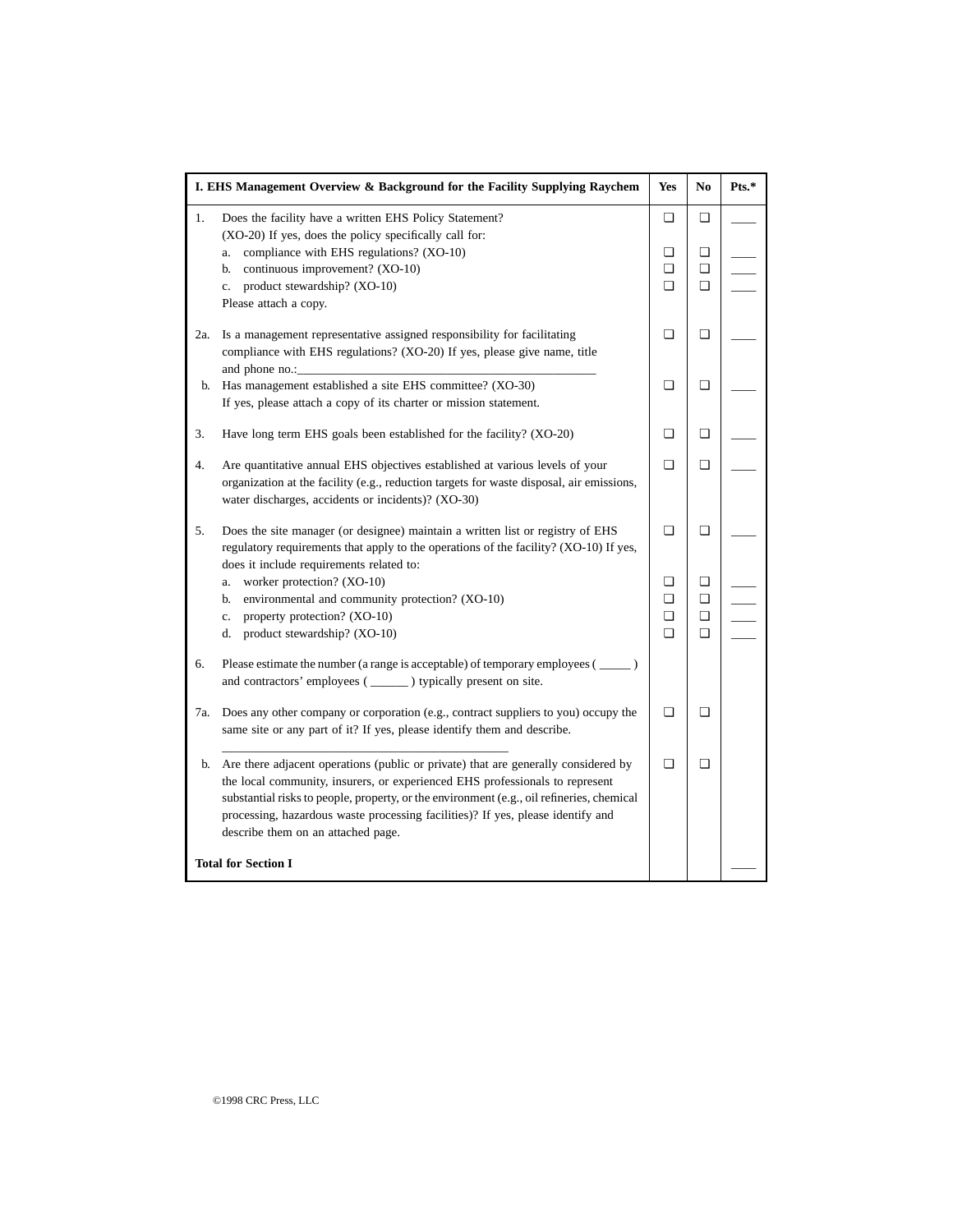| II. EHS Systems and Procedures at the Facility Supplying Raychem   |                                                                                                                                                                                                                                                                                                                                                                                             | Yes    | No     | Pts.* |
|--------------------------------------------------------------------|---------------------------------------------------------------------------------------------------------------------------------------------------------------------------------------------------------------------------------------------------------------------------------------------------------------------------------------------------------------------------------------------|--------|--------|-------|
| 8.                                                                 | Is there a site EHS manual of guidelines and procedures? (XO-30)<br>If yes, please supply a copy of the table of contents.                                                                                                                                                                                                                                                                  | ❏      | o      |       |
| 9.                                                                 | Does the facility have systems or activities with written procedures<br>in the following areas for:                                                                                                                                                                                                                                                                                         |        |        |       |
|                                                                    | Worker Protection:<br>a.<br>i.<br>Site Work Permit system for employees & contractors? If<br>yes, check all that apply:<br>$\Box$ Confined Space Entry Permit (XO-5)<br>$\Box$ Excavation Permit (XO-5)<br>$\Box$ Fork Lift Operating Permit (XO-5)<br>$\Box$ Hot Work Permit (XO-5)<br>$\Box$ Fire Protection System Impairment Permit (XO-5)<br>$\Box$ Utility Interruption Permit (XO-5) | $\Box$ | $\Box$ |       |
|                                                                    | ii. Employee drug testing? (XO-10)                                                                                                                                                                                                                                                                                                                                                          | ❏      | ◘      |       |
|                                                                    | iii. Accident investigation, reporting, and follow-up? (XO-10)                                                                                                                                                                                                                                                                                                                              | ❏      | O      |       |
|                                                                    | iv. Near-miss investigation, reporting, and follow-up? (XO-10)                                                                                                                                                                                                                                                                                                                              | o      | $\Box$ |       |
|                                                                    | Property Protection:<br>b.                                                                                                                                                                                                                                                                                                                                                                  |        |        |       |
|                                                                    | Routine testing and maintenance of fire detection/alarms and<br>i.                                                                                                                                                                                                                                                                                                                          | ❏      | $\Box$ |       |
|                                                                    | suppression systems? $(XO-10)$                                                                                                                                                                                                                                                                                                                                                              |        |        |       |
|                                                                    | ii. Annual testing of fire water pumps? (XO-10)                                                                                                                                                                                                                                                                                                                                             | ❏      | O      |       |
|                                                                    | <b>Environmental Protection:</b><br>c.                                                                                                                                                                                                                                                                                                                                                      |        |        |       |
|                                                                    | Process air emissions tracking or monitoring? (XO-10)<br>i.                                                                                                                                                                                                                                                                                                                                 | ❏      | ◘      |       |
|                                                                    | ii. Process wastewater discharge tracking or monitoring?<br>$(XO-10)$                                                                                                                                                                                                                                                                                                                       | ❏      | ◘      |       |
|                                                                    | iii. Ensuring solid and liquid (containerized) wastes from<br>manufacturing are identified, accumulated, stored, treated,<br>and properly disposed of in accordance with applicable local<br>regulations? (XO-10)                                                                                                                                                                           | $\Box$ | $\Box$ |       |
|                                                                    | iv. Storm water pollution prevention? (XO-10)                                                                                                                                                                                                                                                                                                                                               | о      | O      |       |
|                                                                    | Ground water pollution prevention? (XO-10)<br>V.                                                                                                                                                                                                                                                                                                                                            | ❏      | O      |       |
|                                                                    | vi. Fire-fighting water containments? (XO-10)                                                                                                                                                                                                                                                                                                                                               | ❏      | O      |       |
|                                                                    | vii. Energy conservation? (XO-10)                                                                                                                                                                                                                                                                                                                                                           | ▫      | ▫      |       |
|                                                                    | Product Stewardship:<br>d.                                                                                                                                                                                                                                                                                                                                                                  |        |        |       |
|                                                                    | Recycling or reuse of products? (XO-10)<br>i.                                                                                                                                                                                                                                                                                                                                               | ❏      | ◘      |       |
|                                                                    | Minimization of product packaging materials? (XO-10)<br>ii.                                                                                                                                                                                                                                                                                                                                 | ▫      | ◘      |       |
| 10a. Does the facility have a written emergency response plan?     |                                                                                                                                                                                                                                                                                                                                                                                             | ❏      | $\Box$ |       |
| (XO-20) If yes, please supply a copy of the table of contents.     |                                                                                                                                                                                                                                                                                                                                                                                             |        |        |       |
| b. How frequently are emergency response drills conducted?         |                                                                                                                                                                                                                                                                                                                                                                                             |        |        |       |
| $\Box$ Quarterly (20) $\Box$ Semiannually (10) $\Box$ Annually (5) |                                                                                                                                                                                                                                                                                                                                                                                             |        |        |       |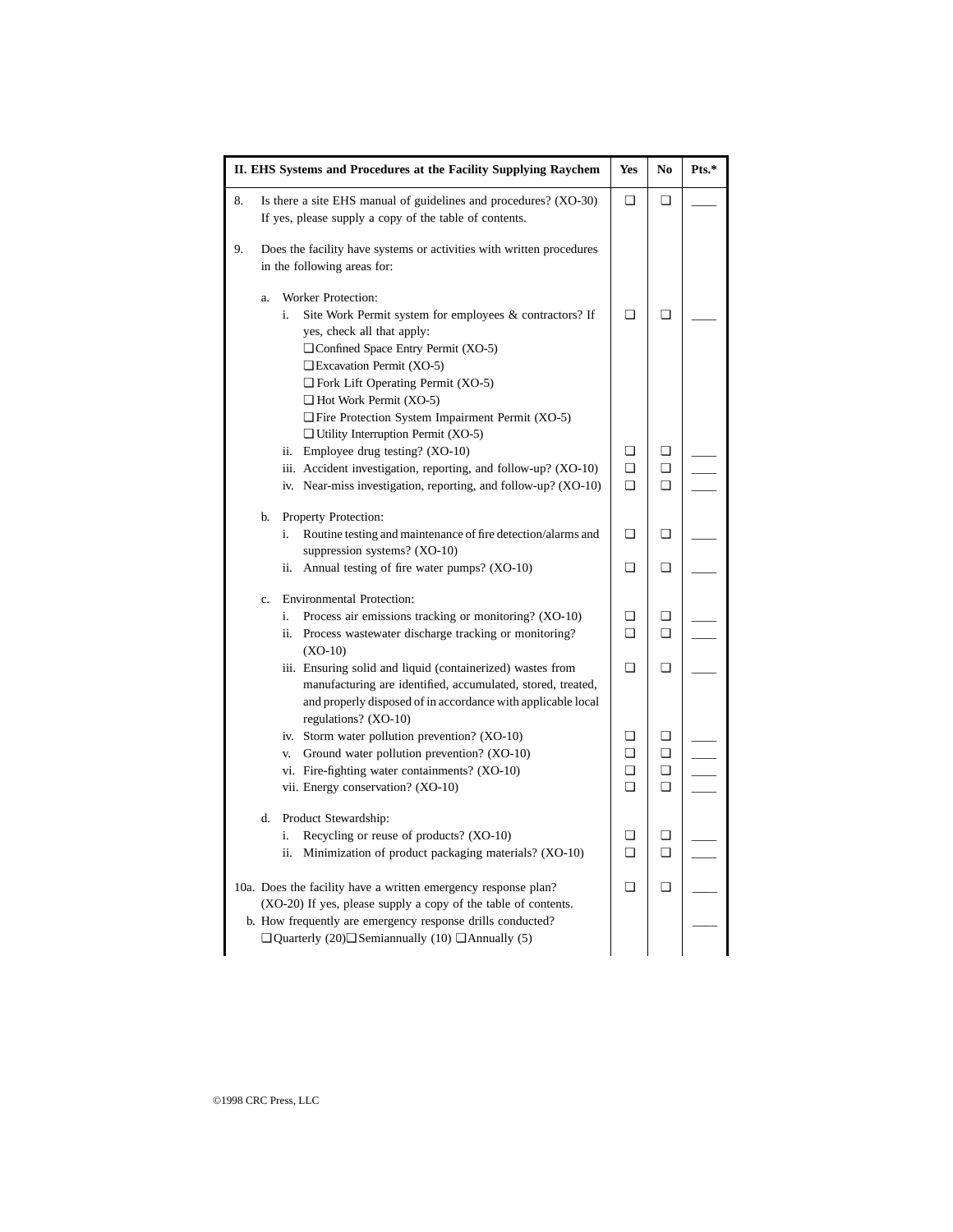| 11a. Does the facility have a written Business Recovery Plan for the<br>facility? $(XO-30)$ If yes, please supply a copy of the table of                                                                                                                  | ◘      | ❏      |  |
|-----------------------------------------------------------------------------------------------------------------------------------------------------------------------------------------------------------------------------------------------------------|--------|--------|--|
| contents and proceed to 11b and 11c. If no, go to question 12.                                                                                                                                                                                            |        |        |  |
| b. In preparing the Business Recovery Plan, did you provide recovery                                                                                                                                                                                      |        |        |  |
| procedures for:                                                                                                                                                                                                                                           |        |        |  |
| accidents at your facility (e.g., fires, chemical spills,<br>1.<br>equipment failures) (XO-10)                                                                                                                                                            | ❏      | ◘      |  |
| 2.<br>natural disasters at your facility (e.g., wind storm, flood,                                                                                                                                                                                        | ◘      | o      |  |
| lightning strike, earthquake) (XO-10)<br>accidents at an adjacent facility that could adversely affect<br>3.                                                                                                                                              | ▫      | ▫      |  |
| your facility (XO-10)                                                                                                                                                                                                                                     |        |        |  |
| 4.<br>failure of your utility suppliers to deliver for an extended<br>period $(XO-10)$                                                                                                                                                                    | ❏      | ❏      |  |
| 5.<br>failure of a material or component supplier to deliver for an<br>extended period (internal or external to your company)<br>$(XO-10)$                                                                                                                | ◘      | ◘      |  |
| c. Is the plan reviewed and tested on an annual basis? (XO-10)                                                                                                                                                                                            | $\Box$ | ◘      |  |
| 12a. Is EHS training (including hazard communication) provided to all                                                                                                                                                                                     | $\Box$ | $\Box$ |  |
| employees upon hire as well as on a routine basis? (XO-20)                                                                                                                                                                                                |        |        |  |
| b. If temporary employees and/or contractors' employees are                                                                                                                                                                                               |        |        |  |
| routinely working on your site, do they receive:                                                                                                                                                                                                          |        |        |  |
| a site EHS orientation before beginning work that includes<br>1.<br>site rules? (XO-10)                                                                                                                                                                   | ◘      | o      |  |
| briefings on area-specific EHS hazards and area-specific EHS<br>2.<br>controls where they work? (XO-10)                                                                                                                                                   | o      | ❏      |  |
| 13. Does the facility specify, procure, or use recycled materials in:                                                                                                                                                                                     |        |        |  |
| products? (XO-10)<br>a.                                                                                                                                                                                                                                   | ❏      | ▫      |  |
| b.<br>packaging? (XO-10)                                                                                                                                                                                                                                  | o      | Q.     |  |
| office paper and supplies? (XO-10)<br>c.                                                                                                                                                                                                                  | $\Box$ | o      |  |
| For chemical suppliers:<br>14.                                                                                                                                                                                                                            |        |        |  |
| Is the facility a participant in the Responsible Care" Program<br>a.<br>of the chemical industry associations worldwide? (XO-20)                                                                                                                          | ❏      | ❏      |  |
| Does the facility have an external hazard communication<br>b.                                                                                                                                                                                             | $\Box$ | $\Box$ |  |
| program (i.e., distribution of Material Safety Data Sheets<br>(MSDS's) for products you supply)? (XO-20) If yes, is there<br>a second party (e.g., health professional, legal) review done<br>of your products MSDSs prior to their distribution? (XO-10) |        |        |  |
| Does the facility have a system in place for compliance with<br>c.<br>chemical notification requirements (e.g., TSCA,<br>EINECS/ELINCS, DSL) to appropriate agencies? (XO-20)                                                                             | ◘      | ❏      |  |
| <b>Total for Section II</b>                                                                                                                                                                                                                               |        |        |  |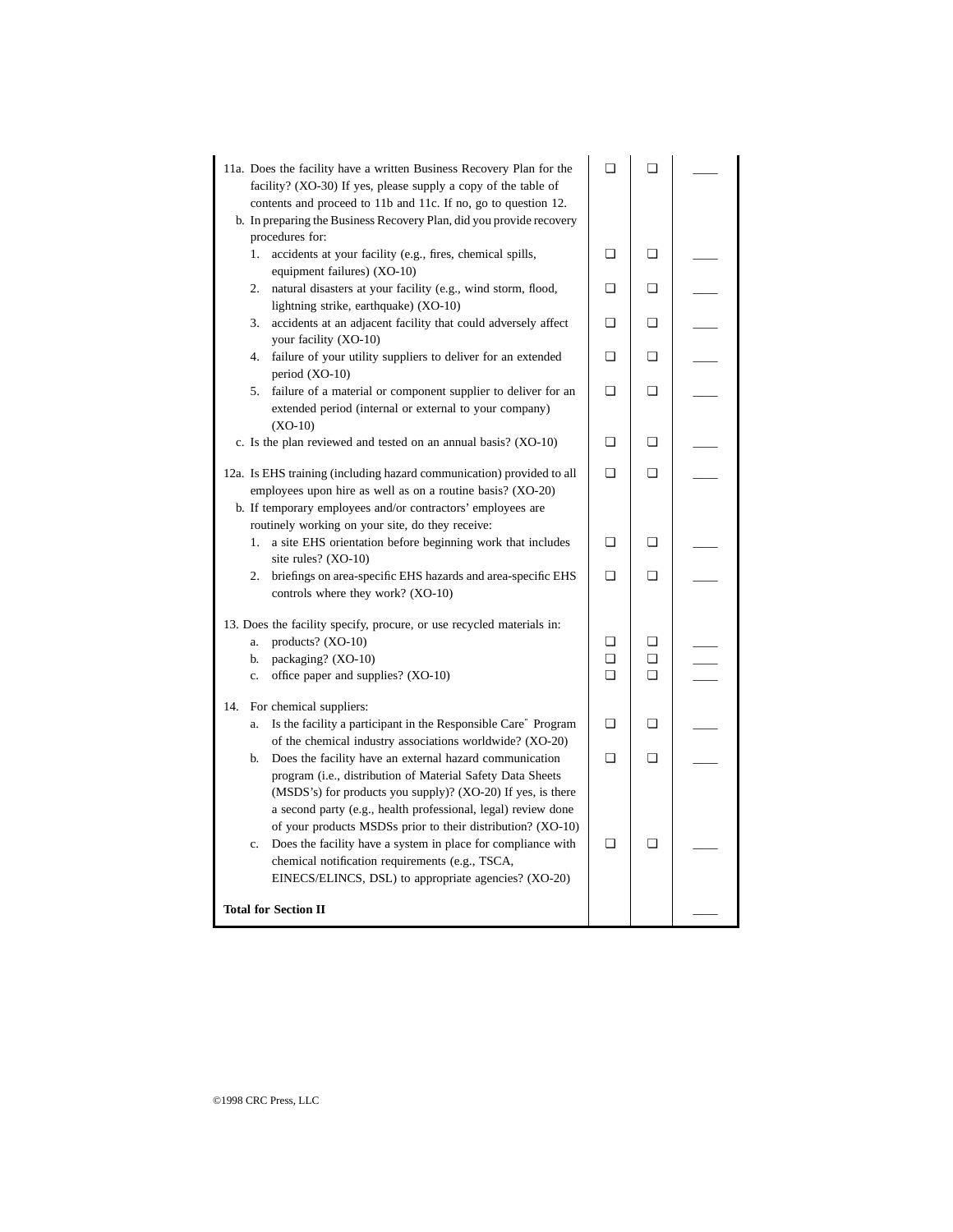| III. Internal Audits of the Facility Supplying Raychem |                                                                                                | Yes | No  | $Pts*$ |
|--------------------------------------------------------|------------------------------------------------------------------------------------------------|-----|-----|--------|
| 15.                                                    | Are formal EHS regulatory compliance audits of the facility's operations<br>conducted? If yes, |     | П   |        |
|                                                        | a. how often? $\Box$ Every year (30) $\Box$ Every 2 years (20) $\Box$ Every 3 years<br>(10)    |     |     |        |
|                                                        | b.                                                                                             |     |     |        |
|                                                        | c. is a written protocol used? (XO-30)                                                         |     | l I |        |
|                                                        | If yes, what is the basis for the audit protocol (e.g., Responsible<br>Care, $ISO14000$ )      |     |     |        |
| 16.                                                    | Are formal EHS management system audits of the facility's operations<br>conducted? If yes,     |     |     |        |
|                                                        | how often? $\Box$ Every year (30) $\Box$ Every 2 years (20) $\Box$ Every 3 years<br>a.<br>(10) |     |     |        |
|                                                        | b.                                                                                             |     |     |        |
|                                                        | do you use a written protocol? (XO-30)<br>$c_{-}$                                              |     | П   |        |
|                                                        | If so, what is the basis for the audit protocol (e.g., Responsible Care,<br>$ISO14000**$ )     |     |     |        |
|                                                        | ** In draft form as of November 1995.                                                          |     |     |        |
| <b>Total for Section III</b>                           |                                                                                                |     |     |        |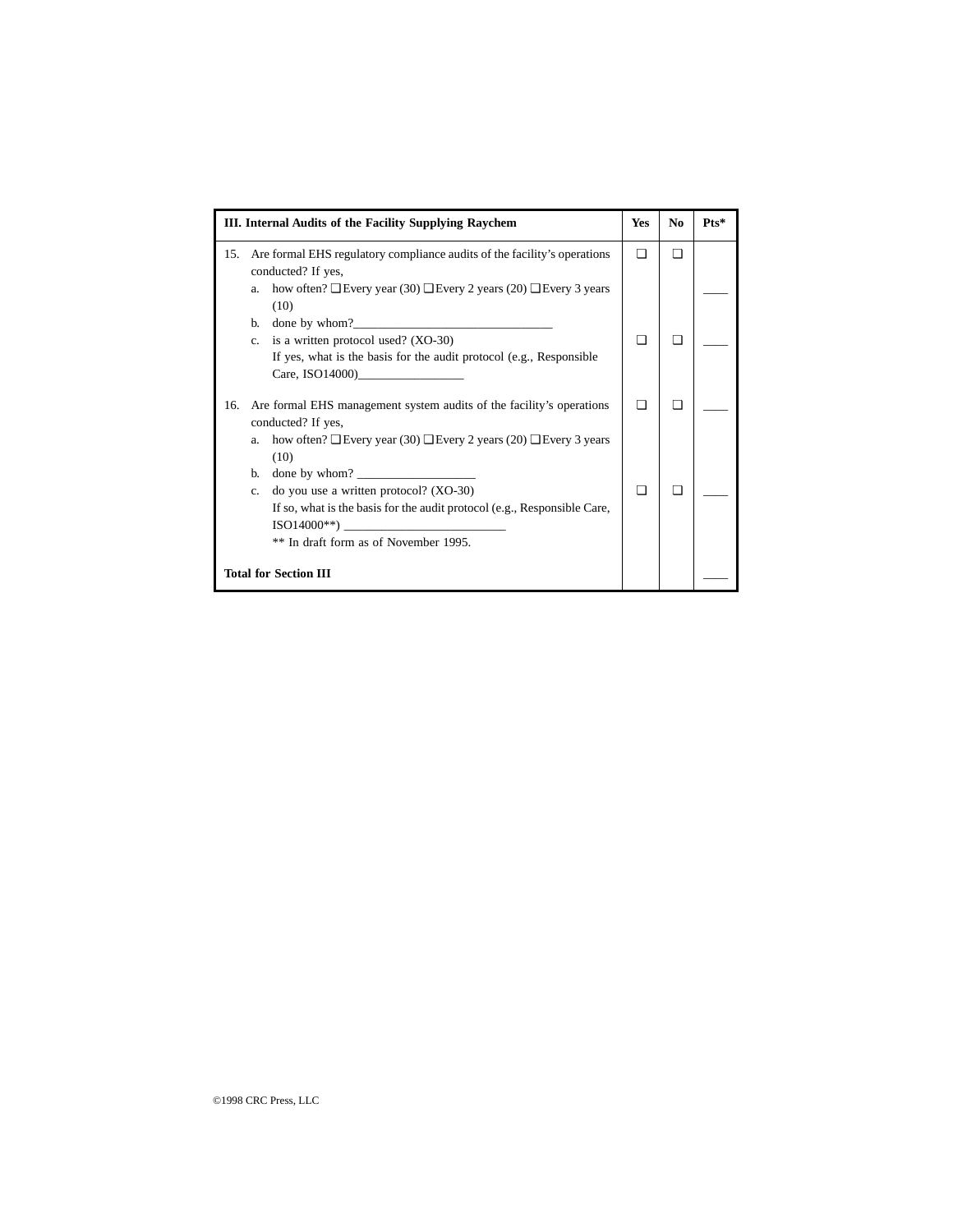| IV. EHS Performance and Continuous Improvement at the Facility<br><b>Supplying Raychem</b>                                                                                                                                                                                                          |        | No     | Pts* |
|-----------------------------------------------------------------------------------------------------------------------------------------------------------------------------------------------------------------------------------------------------------------------------------------------------|--------|--------|------|
| 17a What were the worker lost time accident rates for your employees for<br>each of the last 3 years? (e.g., lost time accidents per 100 employees)<br>Year: ____ Rate: ____; Year: ____ Rate: ____; Year: ____ Rate: ____<br>b. What is the comparable industry worker accident rate? ______       |        |        |      |
| 18. Does the facility evaluate the lost time accident rates of its contractors?<br>(XO-10) Please give an example of last year's accident rate for one of<br>the most frequently used contractors:                                                                                                  | $\Box$ | $\Box$ |      |
| If there is a "yes" answer to questions 19 a-h, please attach a brief<br>description or example.                                                                                                                                                                                                    |        |        |      |
| 19. Within the last 3 years, has the facility:                                                                                                                                                                                                                                                      |        |        |      |
| Had any worker injuries or occupational illnesses requiring a formal<br>a.<br>onsite investigation by regulatory authorities? (If no, award 20)<br>points)                                                                                                                                          | ❏      | ❏      |      |
| Been the subject of any EHS enforcement actions by any government<br>b.<br>entities, or does the facility have knowledge of any contemplated<br>enforcement actions? If yes, state the results of the enforcement<br>action (e.g., consent order, penalties, no action) and describe the<br>points) | $\Box$ | o      |      |
| Been under any regulatory agency orders for corrective actions<br>c.<br>related to EHS issues or code violations (If no, award 20 points)                                                                                                                                                           | $\Box$ | $\Box$ |      |
| d. Been required to investigate and/or remediate soil or groundwater<br>contamination? (If no, award 20 points)                                                                                                                                                                                     | ▫      | o.     |      |
| Paid damages as a result of environmental litigation? (If no, award<br>e.<br>20 points)                                                                                                                                                                                                             | ❏      | ❏      |      |
| Within the last 3 years, has the facility:                                                                                                                                                                                                                                                          |        |        |      |
| f.<br>Experienced any accidents involving property losses or business<br>interruption losses totaling \$100,000 or more? (If no, award 10                                                                                                                                                           | ❏      | o      |      |
| points)<br>Had an insurer significantly increase premiums or deductible levels<br>g.<br>because of failure to meet insurance industry standards, or because<br>of high property or business interruption losses? (If no, award 10)                                                                  | ❏      | o      |      |
| points)<br>Been the subject of any citizen complaints to regulatory agencies or<br>h.                                                                                                                                                                                                               | ❏      | ▫      |      |
| authorities regarding EHS matters? (If no, award 10 points)<br>Received any rewards or commendations for EHS performance?<br>i.<br>$(XO-10)$                                                                                                                                                        | $\Box$ | ❏      |      |